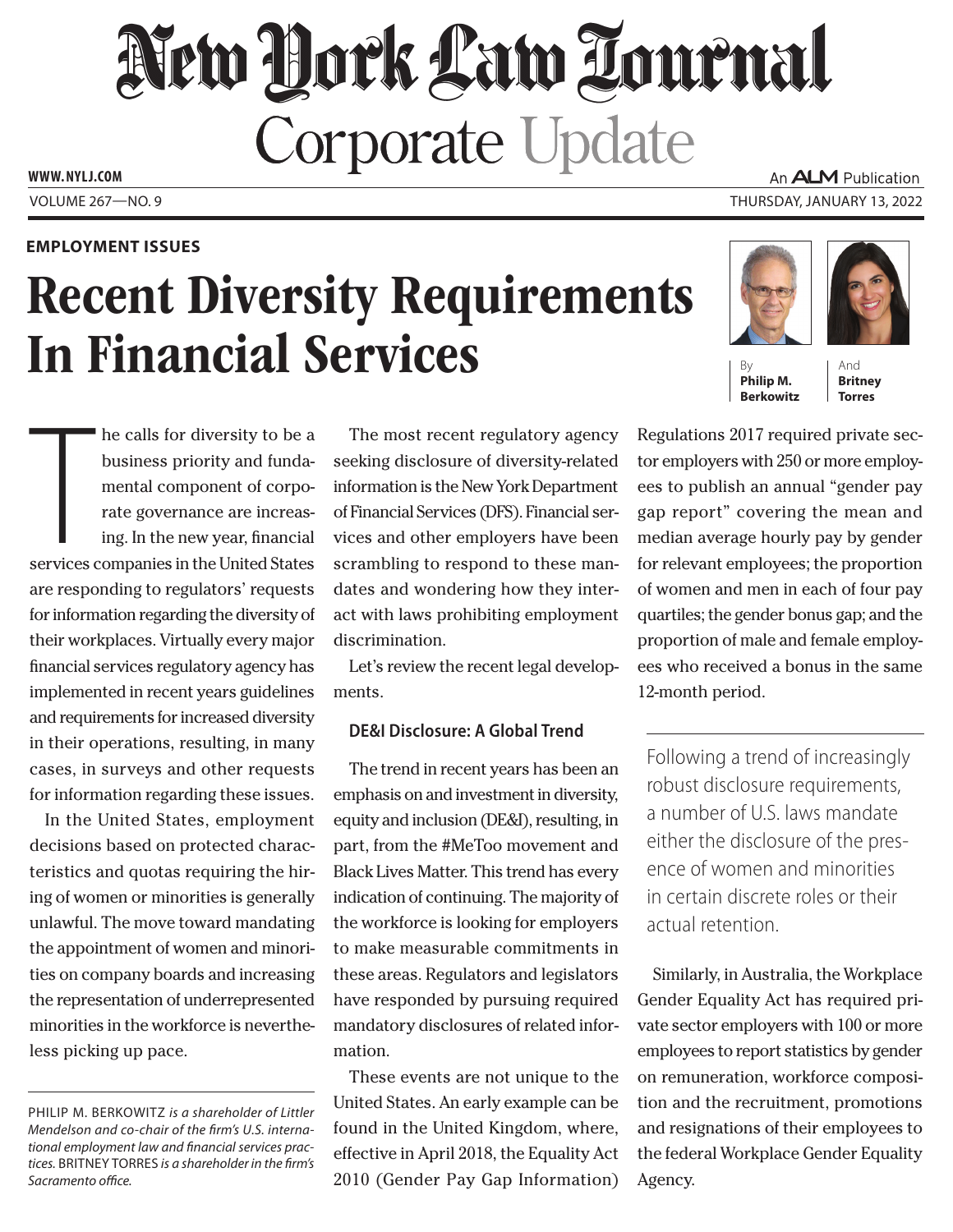And since 2019, all France-based employers with 50 or more employees are required to publish an annual report which must indicate the pay gap between men and women and the number of employees of the under-represented sex among the ten highest-paid employee.

In 2020, California adopted a Pay Data Reporting law requiring private employers with 100 or more U.S. employees and at least one employee in California to annually report on employees within designated pay bands based on gender and race/ethnicity.

Although some disclosure laws have been in place for several years, the impact on gender pay equity has been inconsistent at best. (In October 2021, Australia and the U.K. had the largest gender pay gap according to the Global Institute for Women's Leadership at King's College London, surveying frameworks in Australia, France, South Africa, Spain, Sweden and the United Kingdom. See Cowper-Coles et al., *Bridging the gap? An analysis of gender pay gap reporting in six countries* (October 2021). Spain and France had the smallest gender pay gaps, respectively.)

# **Recent U.S. Disclosure Laws and Rules**

Following a trend of increasingly robust disclosure requirements, a number of U.S. laws mandate either the disclosure of the presence of women and minorities in certain discrete roles or their actual retention.

One of the earliest such laws is the 2018 California Board Gender Diversity Law, which requires corporations listed on the major U.S. stock exchanges with principal executive offices located in California, with at least five directors, to have at least two female directors; and three if the corporation has six or more directors. Violations may result in a \$100,000 fine for the first violation, and \$300,000 for each subsequent violation. California adopted a similar law related to board members from underrepresented communities in 2020.

New York state followed in July 2020 with its Women on Corporate Boards Study Act, requiring all public and private for-profit business corporations authorized to do business in the state to inform the Secretary of State of the number of directors on their Board and how many are women. The Department of State will publish its findings on its website on Feb. 1, 2022 and follow up every four years.

More recently, in August 2021, the U.S. Securities and Exchange Commission (SEC) approved a rule proposed by the Nasdaq stock exchange requiring most companies listed on the exchange to disclose annually aggregated statistical information about board members' gender, race, ethnicity, and LGBTQ+ status, in a format prescribed by Nasdaq.

The rule defines "diverse" for the purpose of compliance as a director who (1) self-identifies as female, without regard to his or her designated sex at birth; (2) who self-identifies as Black or African American, Hispanic or Latinx, Asian, Native American or Alaska Native, Native Hawaiian or Pacific Islander, or two or more races or ethnicities, or (3) who is lesbian, gay, bisexual, transgender or a member of the queer community (using the acronym LGBTQ+). Under the Nasdaq rule, companies are required

to either meet certain thresholds or explain why they failed to do so.

The most recent laws follow this "comply or explain" requirement and suggest a larger trend that we can expect to continue.

#### **Financial Services Directives**

Specifically in the world of financial services, there have been several notable developments in diversity disclosure rules.

In 2015, pursuant to the Dodd Frank Wall Street Reform and Consumer Protection Act, a sea of federal bank regulatory agencies—the Office of the Comptroller of the Currency (OCC); Board of Governors of the Federal Reserve System (Board); Federal Deposit Insurance Corporation (FDIC); National Credit Union Administration (NCUA); Bureau of Consumer Financial Protection (CFPB); and Securities and Exchange Commission (SEC)—issued an interagency policy statement establishing joint standards for assessing the diversity policies and practices of the entities they regulate, as required by the Dodd-Frank Wall Street Reform and Consumer Protection Act of 2010.

The Policy Statement encourages regulated employers to develop a "process to create and maintain a positive work environment that values individual similarities and differences, so that all can reach their potential and maximize their contributions to an organization." It defines "diversity" as Black Americans, Native Americans, Hispanic Americans, Asian Americans and women, but was meant to be flexible and can be broadened by companies. Specifically, the framework recommends publicly and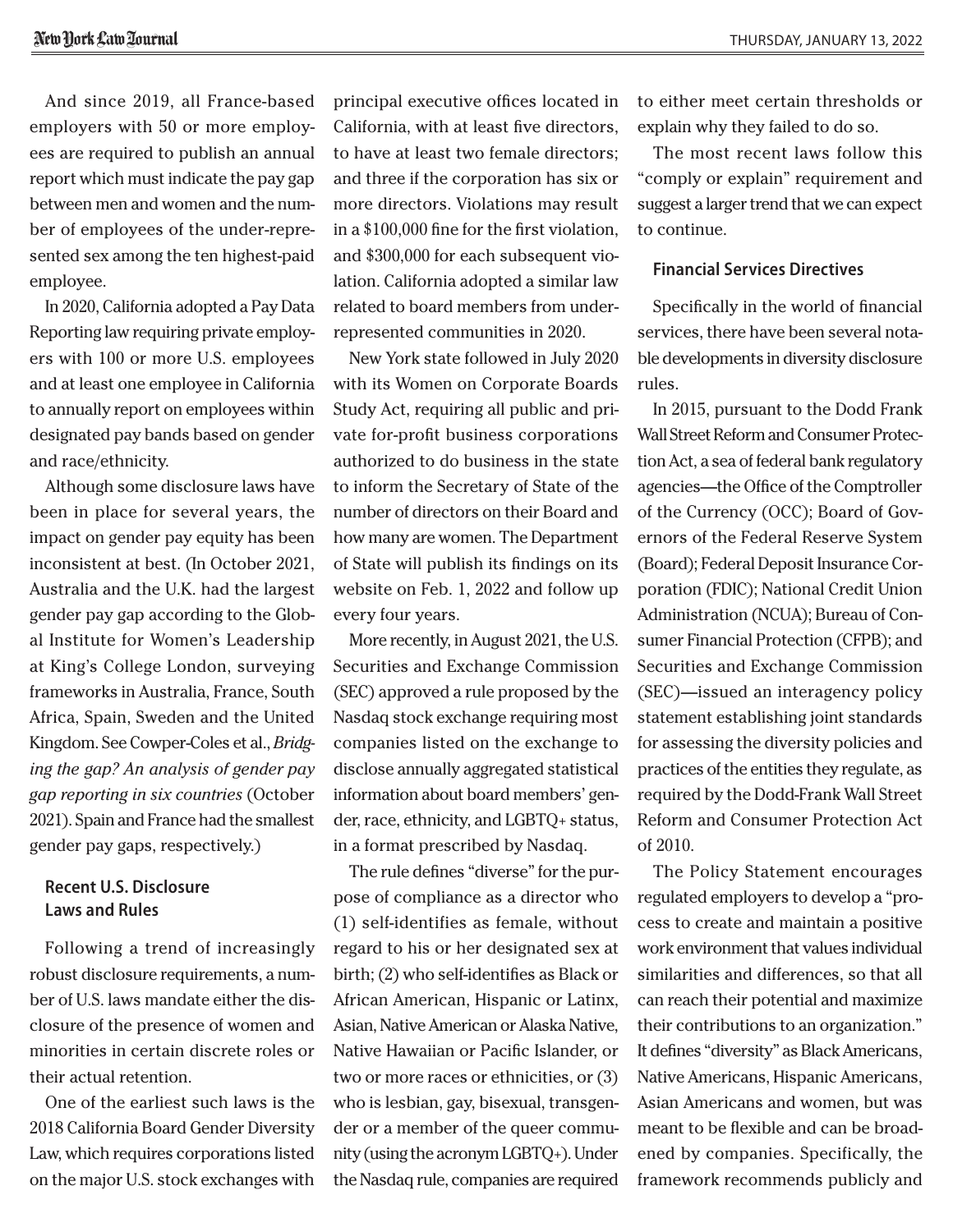internally stating the organizational commitment; providing training; taking proactive steps to promote a diverse pool of candidates and selection of senior management; publicizing employment opportunities; creating relationships with minority organizations; creating a culture that values the contributions of all employees; and encouraging a focus on these objectives.

More recently, in July 2021, the New York Department of Financial Services (DFS), which regulates banks and trust companies, savings banks, savings and loans, credit unions, investment companies, foreign banking institutions, and many other financial services entities in New York state, issued an industry guidance entitled "Diversity, Equity and Inclusion and Corporate Governance."

Noting her "broad statutory authority" as set forth in the New York Banking Law to "require any banking organization to make special reports to her at such times as she may prescribe," the DFS superintendent stated that the guidance was intended to "outlin[e] DFS's expectation that New York-regulated financial institutions make the diversity of their leadership a *business priority* and a *fundamental component of their corporate governance*."

The DFS guidance applies to DFS-regulated banking institutions with over \$100 million in assets, non-depository financial institutions with over \$100 million in gross revenue, and all entities authorized to engage in virtual currency business activity. It requires, among other things, that employers respond to a survey which requests information concerning whether the entity has a written diversity policy; how often the entity's senior management reports on diversity related efforts to its board; the race and gender of each board member and each member of senior management; and "additional information you find relevant."

DFS plans to publish the results on an aggregate basis in the first quarter of 2022; "strongly encourages" companies to publicly disclose this information; and says that it will consider disclosing the information, perhaps on a disaggregated basis, in the future.

# **Demonstrating A Commitment to DE&I**

As noted above, in the United States, quotas requiring the hiring of women or minorities are generally unlawful. Making individual employment decisions based on protected status generally remains unlawful, unless the decisions are part of a policy that is temporary in nature and that responds to a goal of remedying past discrimination. Choosing between two equally qualified employees based solely on their gender, for example, is never permissible.

Nevertheless, companies can take steps to demonstrate to regulators that they are serious about DE&I, not only on their boards but throughout their workforce. In recruiting and promoting, it may be advisable for employers to adopt diverse slates requirements. They should make sure that the standards and methods of the recruitment and promotion processes are clear, neutral, and unbiased.

Other appropriate initiatives include training on issues such as unconscious bias; establishing career advocacy programs which pairs high-performing employees with influential leaders to help them develop the skills and

visibility needed to progress in their careers; and organizing affinity groups, which can provide diverse employees with a platform to expand and develop professionally.

#### **Management Buy-In**

Key to demonstrating a commitment to DE&I is demonstrating management buy-in, i.e., top-to-bottom, consistent messaging emphasizing inclusion and respect, showing the workforce that these are important goals, that participation is expected and evaluated, and equipping the entire employee population with tools to succeed.

This may include DE&I and unconscious bias training, workshops, forums and facilitated discussions, and incorporating these key concepts and messaging in other initiatives.

#### **Workforce Assessment**

A common obstacle to undertaking diversity initiatives is not knowing where to begin. Assessments can be undertaken based on quantitative or qualitative information.

An assessment of an organization's current composition and practices can begin with an analysis of demographic information. A threshold requirement for these types of analysis is the underlying data, which can generally include demographic information (collected through voluntary self-identification surveys), HRIS data, and performance management data. The analysis can focus the trends in hiring, workforce composition, promotion, in terms of gender, race/ethnicity, LGBTQ+, and perhaps other factors. However, to assure that the audit and results are privileged and